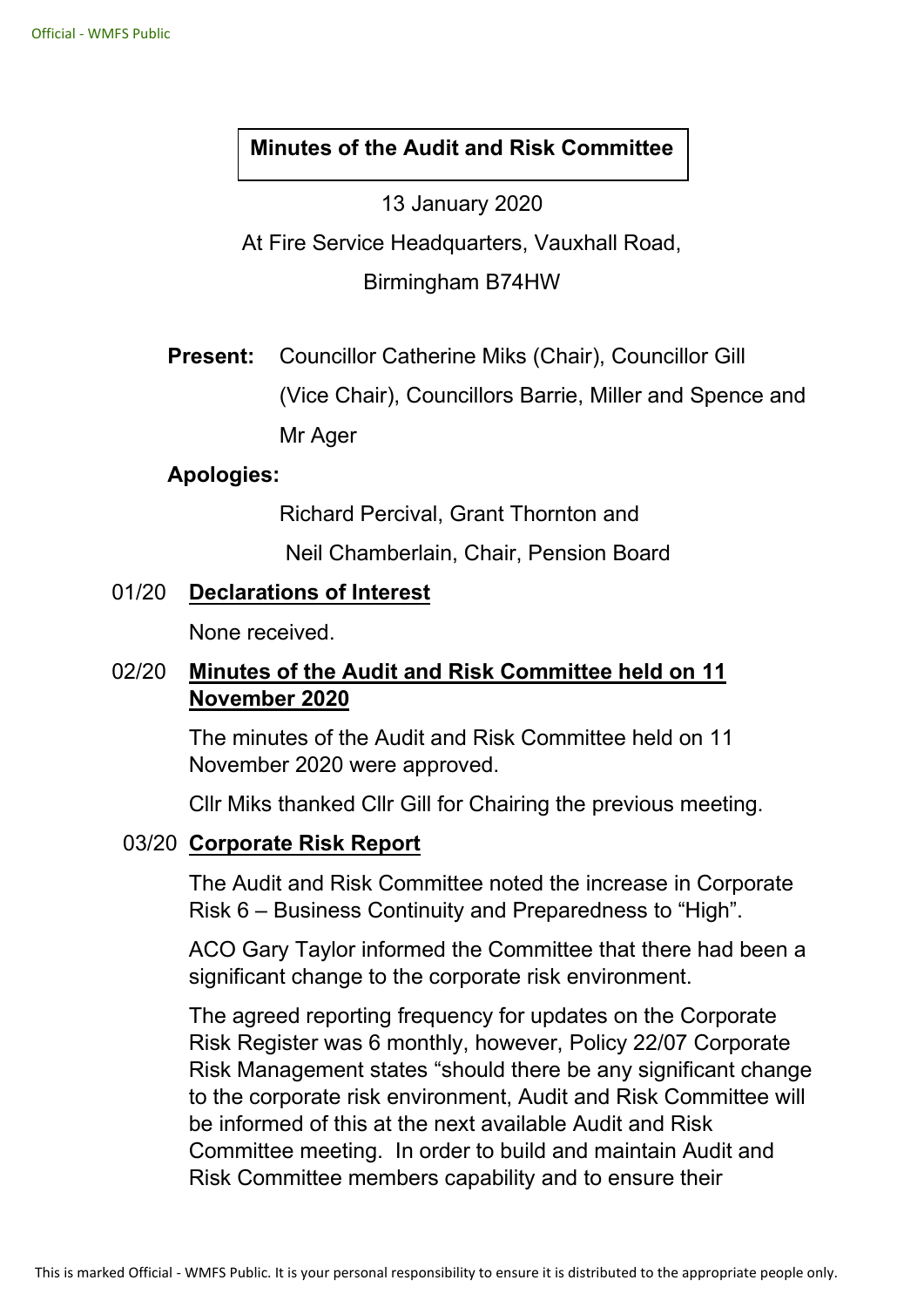continued engagement in corporate risk issues, timely and relevant reports on specific corporate risk topics will be presented by officers to Audit and Risk Committee".

 At the Audit and Risk Committee held on 2 September 2019, the risk was reported as medium. Corporate Risk is reviewed on an ongoing basis as part of normal business. In response to changes in the risk environment, officers reviewed the risk control measure for business continuity and more specifically the impact of industrial strike action, national security and the national landscape.

 The control measures were considered inadequate and a report, 'Business Continuity Arrangements' outlining the issues had been prepared for Members to consider at the Fire Authority meeting on 30 September 2019.

 The recommendations were deferred for pre-scrutiny. An alternative recommendation developed by the Scrutiny Committee that 'the Fire Authority continues to utilise existing arrangements for business continuity during industrial action, through the use of volunteers drawn from existing staff numbers' was approved by the Fire Authority at its meeting on the 18 November 2019.

 As an outcome of the decision, the Risk Owner who has the overall responsibility for monitoring and reviewing the progress being made in managing the risk, considered that the control measure remain inadequate and had subsequently increased the risk level to 'High' (Likelihood 3, Impact 4, Overall Score 12) (RED)

 Previously the Impact Level was 3 but in the opinion of the risk owner this had changed and more time was required to manage the risk and if Industrial Action was declared immediately Officer did not have confidence with the arrangements.

 Cllr Spence stated that the additional option put forward by the Scrutiny Committee had been voted upon and agreed by Members of the Fire Authority at its meeting on 18 November 2019.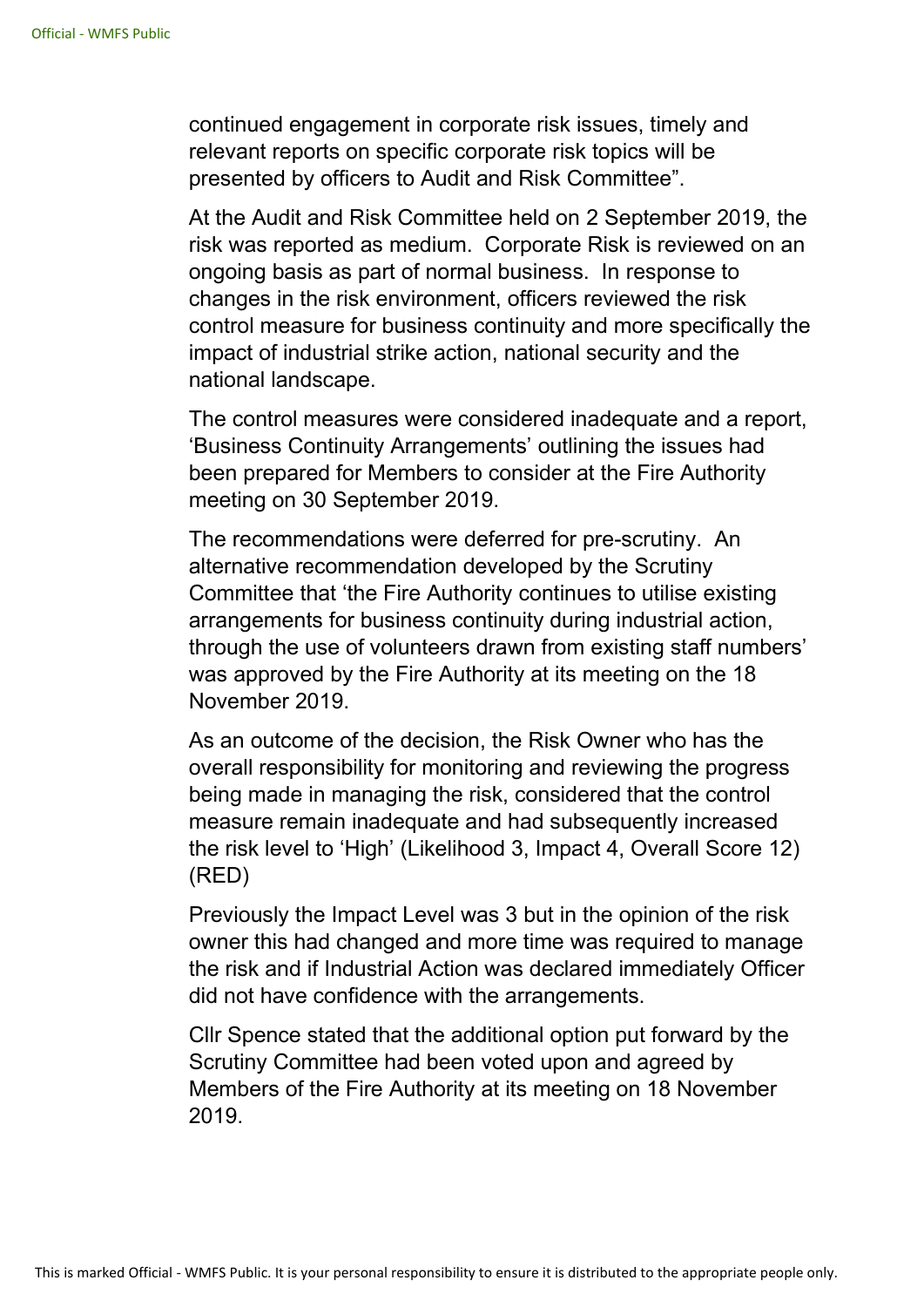## 04/20 **Internal Audit Progress Report**

The Committee noted the Internal Audit Progress Report.

The report brings the Committee up to date with the progress made against the delivery of the 2019/20 Internal Audit Plan and will feed into and inform the overall opinion in the Internal Audit Annual Report at the year end.

The report summarises the audit work undertaken in a tabular format.

Where appropriate each report issued by the Internal Auditor during the year is given an overall opinion based on the following criteria.

Red = Limited Assurance

Amber = Satisfactory Assurance

Green = Substantial Assurance

Each recommendation is categorised in line with the following:

Fundamental action is imperative to ensure that the objectives for the area under review are met.

Significant requires action to avoid exposure to significant risk in achieving the objectives for the area under review.

Merits Attention action is advised to enhance risk mitigation, or control and operational efficiency.

A summary of work completed and in progress as at 2 December 2019 was provided.

Four audits had been completed and reported previously and all had received a Substantial Level of Assurance.

There had not been a long period since the last update, however, the Accounts Payable had been completed and had received a Substantial Level of Assurance score with no suggested action required. The review had focused on the controls designed to prevent overpayments, fraud and incorrect accounting. There were no issues of significant identified.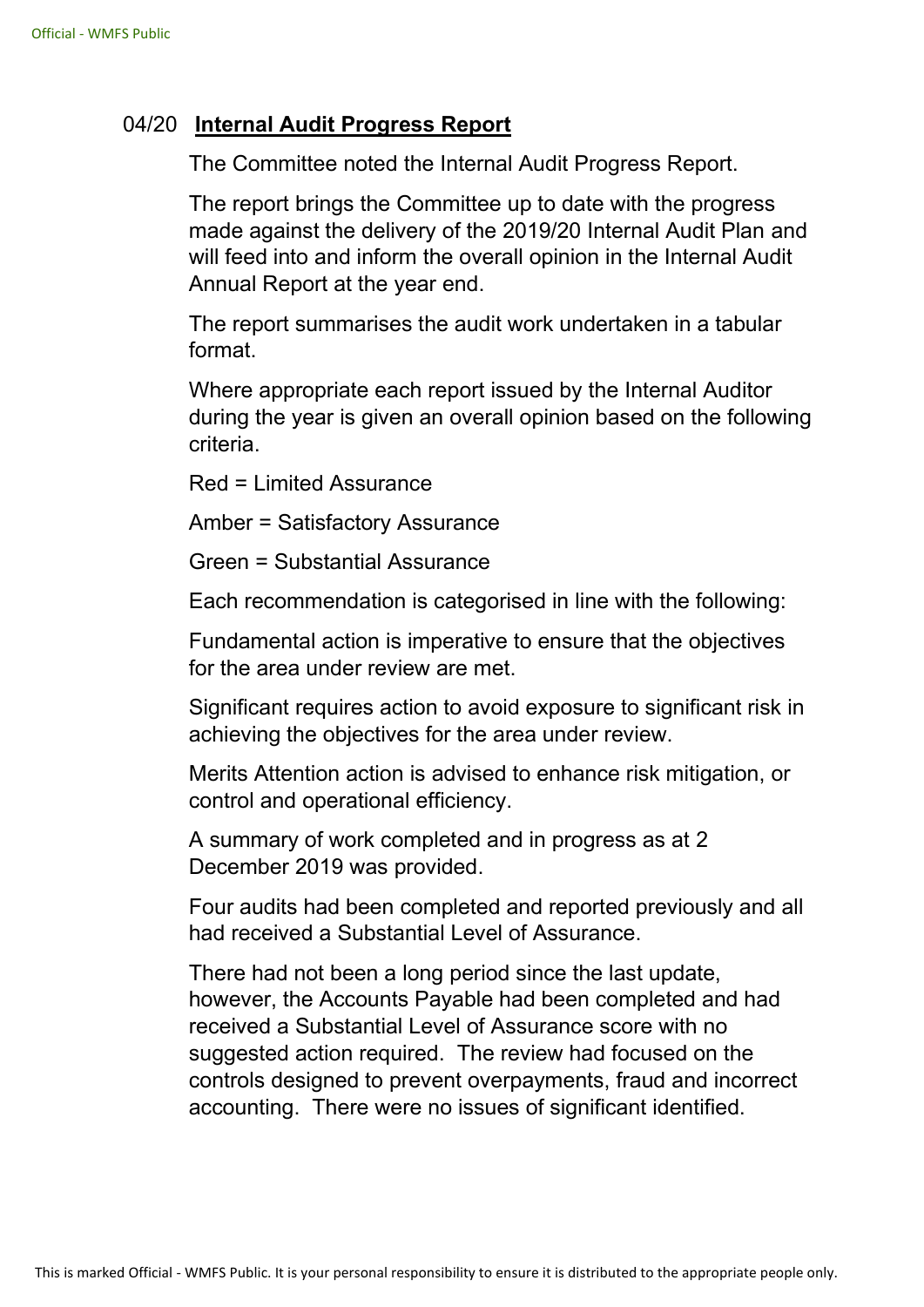The audit of Accounts Receivable had been undertaken since the report had been published and had received a Substantial Level of Assurance.

The Audit of Payroll was in progress and would be reported to the next meeting of the Audit and Risk Committee.

Three further Audits would be undertaken on:

- 1) Fixed Asset Accounts
- 2) Budgetary Control
- 3) Data Protection

It was anticipated that the Audits would be completed before the end of March and would be reported to the Committee at its meeting scheduled for 1 June 2020.

Other activities undertaken by the Auditor were:

Advice and Guidance

Ad-hoc Training

CIPFA Audit Committee Updates

Terms of Reference

Internal Audit Plan 2019/20

Internal Audit Annual Report 2018/19

Internal Audit Charter

Audit and Risk Committee Annual Report

In response to a question from the Independent Member regarding the significant action required following the Freedom of Information Audit, it was confirmed that the issue was that timescales had not been met. The recommendations of the Auditor had been accepted verbally and a response was awaited.

# 05/20 **Minutes of the Pension Board held on the 10 September 2019**

The Committee noted the minutes of the Pension Board held on 10 September 2019.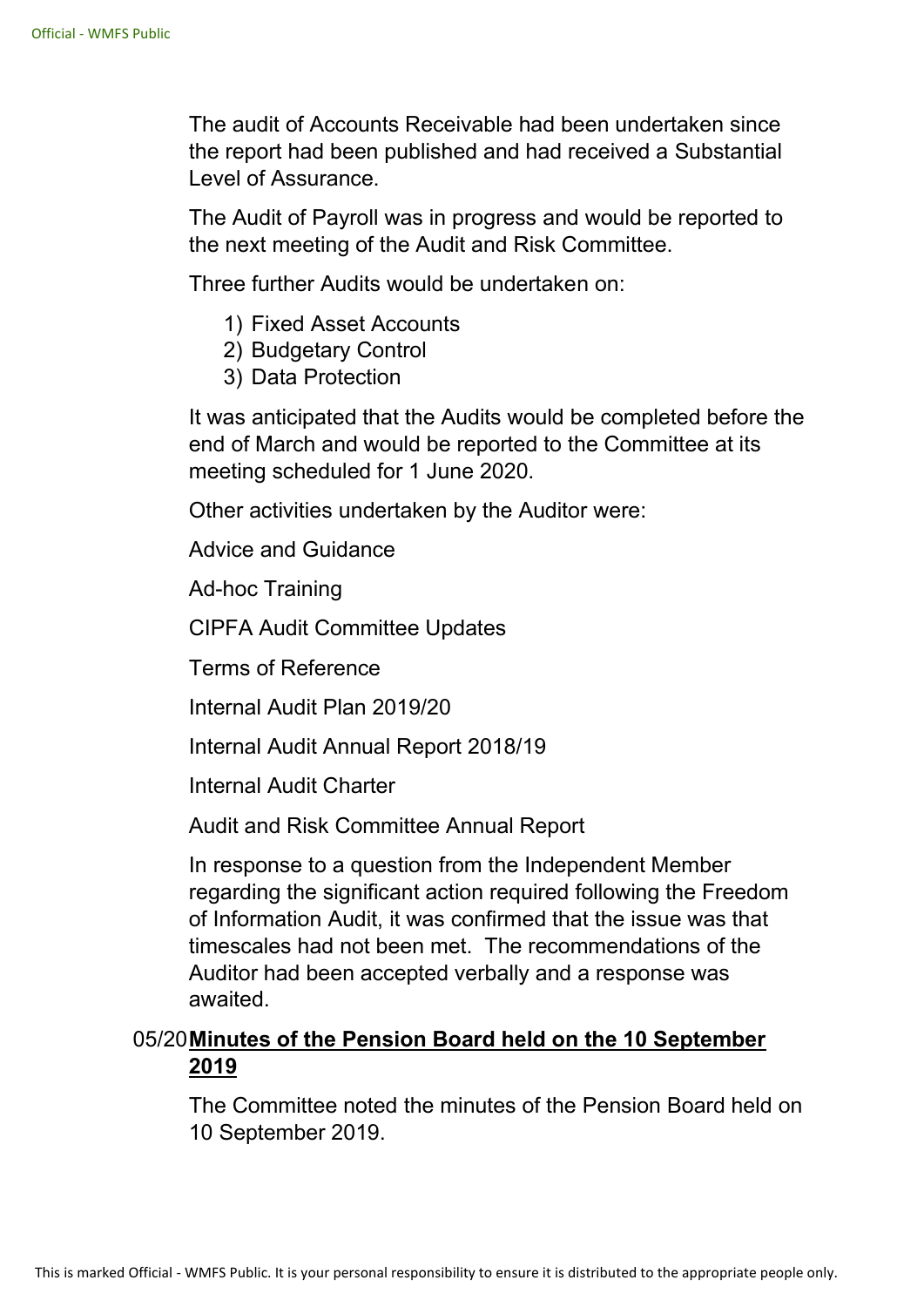The Chair of the Pension Board had been unable to attend the meeting and Kal Shoker, Employer Representative, from the Pension Board informed the meeting of the outcome of the Pension Board meeting.

The minutes were presented for information to the Audit and Risk Committee in their role as Scheme Manager.

This was the first meeting where there was a full complement of three Employer Representatives had attended, the agenda included:

- Update from Payrolls and Pensions Manager
- Risk Register,
- Ill Health Retirements
- Government Surveys
- Scheme Manager Training from the LGA

The Committee were informed that the recent McCloud Judgment would have an impact on the organisation and this was being considered by the Payroll and Pensions Manager.

The Members of the Audit and Risk Committee were thanked for attending the Scheme Manager training on 16 December 2019.

#### 06/20 **Audit and Risk Committee Work Programme**

The Committee reviewed its Work Programme. The Internal Audit Charter Annual Review would take place at the meeting scheduled for the 23 March 2020.

#### 07/20 **Update on Topical Legal and Regulatory Issues**

Mike Griffiths, Treasurer, informed the Members of the Audit and Risk Committee that, in their role as Scheme Manager, they may be required to meet with representatives of The Pensions Regulator before the end of April. The representatives would also be meeting with the Pension & Payroll Manager and members of the Pension Board at their next scheduled meeting.

The meeting closed at 1320 hours.